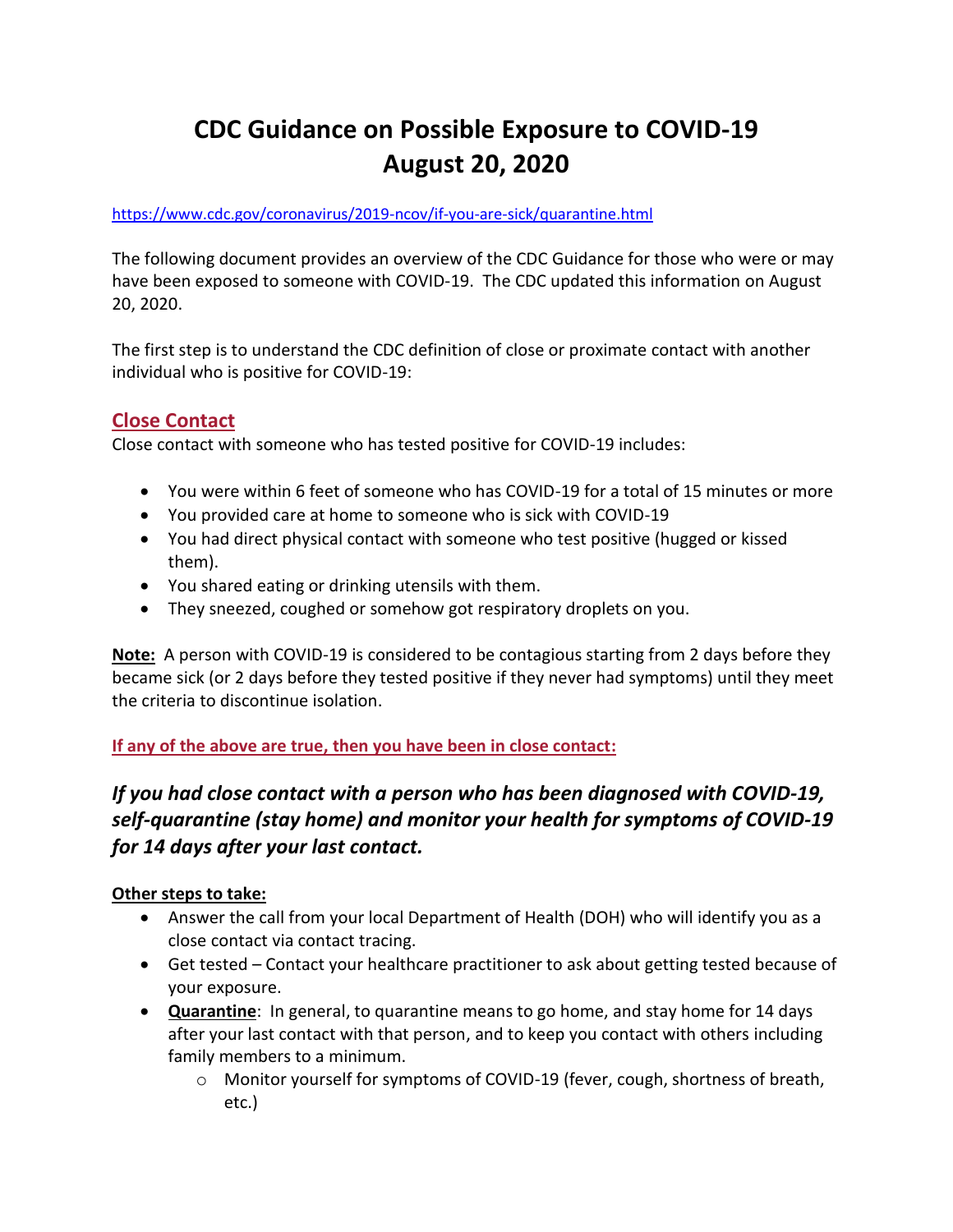$\circ$  If possible, stay away from others, especially people who are at high risk of getting COVID-19 or getting very sick from COVID-19.

# **Example Quarantine Scenarios:**

**Scenario 1: Close contact with someone who has COVID-19**— and you will **NOT** have further close contact. Need to quarantine. Your last day of quarantine should be 14 days from the date you had close contact.

**Scenario 2: Close contact with someone who has COVID-19—live with the person** but the person is isolated and you can avoid further close contact. Your last day of quarantine is 14 days from when that person first isolated themselves from you or from the day you had no further close contact.

**Scenario 3: Already under quarantine and have additional close contact with someone who has COVID-19.** If you live with someone who has COVID-19 but have isolated from them and have started your quarantine, but then have contact with someone else who tests positive, your quarantine will need to restart and will end 14 days after you last contact with someone who is positive.

**Scenario 4: Live with someone who has COVID-19 and cannot avoid continued close contact**. If you live in a household where you cannot avoid close contact with a person who has COVID-19 because you don't have a separate bedroom, or live in close quarters, etc., you should quarantine (avoid contact with others outside the home while the person is sick), and end your quarantine 14 days after the person who has COVID-19 meets *criteria to end home isolation*.

# **Criteria to End Home Isolation (Quarantine):**

- **I believe I had COVID-19, and had symptoms**:
	- $\circ$  You can be around others 10 days since symptoms first appeared AND there has been 24 hours with no fever without use of fever-reducing medications AND other symptoms of COVID-19 are improving.
- **I tested positive for COVID-19 but had no symptoms:**
	- o Can be around others 10 days after you test positive.
- **I have been severely ill with COVID-19 or have severely weakened immune system due to health condition or medication:**
	- $\circ$  People who are severely ill with COVID-19 might need to stay home longer than 10 days and up to 20 days after symptoms first appeared.
	- o Persons who are severely immuno-compromised may require testing to determine when they can be around others. Talk to your healthcare provider for more information.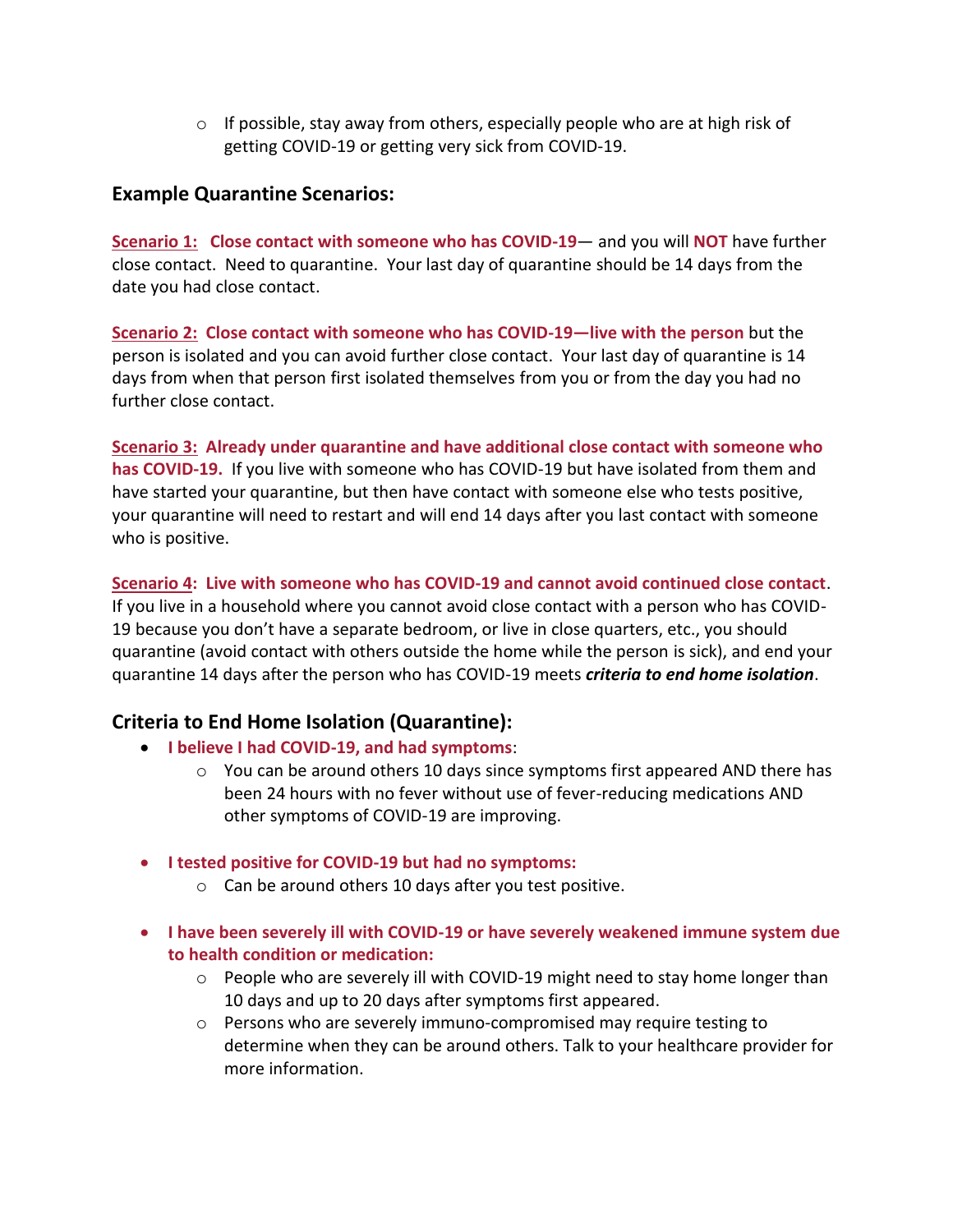- **I have had close contact with someone with COVID-19:**
	- o Be sure you had 'close contact' as defined and not just passing contact.
	- o You should stay home for 14 days after your last exposure to that person.
		- However, anyone who has had close contact with someone with COVID-19 and who:
			- developed COVID-19 illness within the previous 3 months and
			- has recovered and
			- remains without COVID-19 symptoms (for example, cough, shortness of breath)
		- **does not need to stay home.**
- **I have a negative COVID-19 test while under quarantine.**
	- o If I have a negative COVID-19 diagnostic test, does that mean I can come out of quarantine? **No**. Symptoms of COVID-19 can appear as late as 14 days after exposure. Therefore, a negative test cannot guarantee that you will not become sick. The full 14 days of quarantine are required.

#### **For Healthcare Professionals With COVID-19**

- **If you are a healthcare professional who thinks or knows you have COVID-19**
	- o You should follow the same recommendations listed above for when you can resume being around others outside the workplace. When you can return to work depends on different factors and situations. For information on when you can return to work, see the following: [https://www.cdc.gov/coronavirus/2019](https://www.cdc.gov/coronavirus/2019-ncov/hcp/return-to-work.html) [ncov/hcp/return-to-work.html](https://www.cdc.gov/coronavirus/2019-ncov/hcp/return-to-work.html)

# **Travel-Related Quarantine**

If you have traveled to a U.S. state that is on the New York State travel advisory list, you must quarantine for 14 days after having been in the state and having returned to New York. Specific guidance is located here: [https://coronavirus.health.ny.gov/covid-19-travel](https://coronavirus.health.ny.gov/covid-19-travel-advisory?gclid=EAIaIQobChMIxJObl_PF6wIVT_DACh2RawcGEAAYASAAEgL_yfD_BwE)[advisory?gclid=EAIaIQobChMIxJObl\\_PF6wIVT\\_DACh2RawcGEAAYASAAEgL\\_yfD\\_BwE](https://coronavirus.health.ny.gov/covid-19-travel-advisory?gclid=EAIaIQobChMIxJObl_PF6wIVT_DACh2RawcGEAAYASAAEgL_yfD_BwE)

Specifics of this requirement include:

- **If you have traveled from within one of the designated states** with significant community spread as defined by specified metrics, you must quarantine when you enter New York for 14 days from the last travel within such designated state, provided on the date you enter into New York State that such state met the criteria for requiring such quarantine.
	- $\circ$  If you have traveled to one of the designated states, and complete your 14 day quarantine, you may leave quarantine.